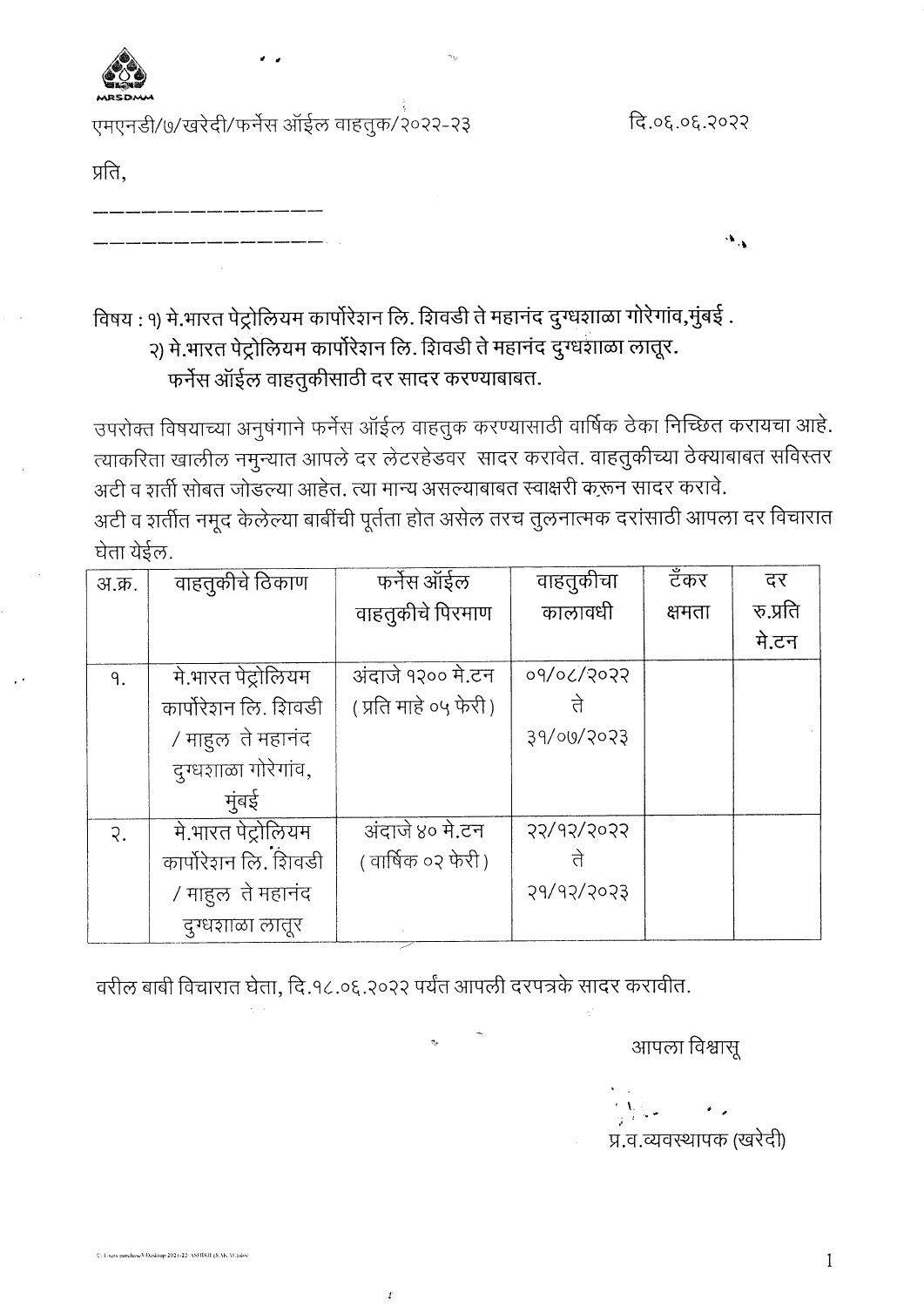# MAHANAND DAIRY TRANSPORTATION OF FURNACE OIL

## **Terms & Conditions.**

### 1. DELIVERY OF FURNACE OIL :

The Transport Contractor shall make the arrangement for delivery of Furnace Oil from Mahul / Sewree to Goregaon – Mumbai approximately 5 trips per month transportation & approximately 2 trips in a year from Mahul / Sewree to Latur, Mahanand Unit. The delivery of Furnace Oil shall be made as per the sc

### REPORTING TIME : 2.

### As per requirement.<br>CONDITION OF THE TRANSPORT VEHICLE 3.

The transport vehicle shall be in good working condition. In case of break-down, the Transport Contractor shall make an alternate arrangement by providing the vehicle for transportation of the Furnace Oil. In no case, the delivery of Furnace Oil should be delayed to the dairy.

## 4.

TRANSIT LOSSES :<br>The Transport Contractor shall check the Furnace Oil before the acceptance of the Furnace Oil for delivery & deliver the same without adding anything & removing any quantity. The loss of Furnace Oil during the transit will be the responsibility of the Transporter and the full amount of losses, if an

## 5.

DETAILS OF VEHICLES: (Pl. attach xerox copies)<br>The Transport Contractor before plying the vehicle should give the following Information & Certified copies of their documents must be attached other wise<br>your quotation will not be considered for rate comparision.<br>(a) Vehicle Registration No.<br>(b) Year of manufacture<br>(c) Capacity of the vehicle<br>(d)

- 
- 
- 
- 
- 
- 
- 
- 

 $\gamma_{\rm{max}}$ 

of vehicle and persons engaged by the Contractor shall rest with the Contractor.

## 6.

FAILURE TO LIFT THE FURNACE OIL :<br>In case the Transport Contractor fails, neglects or avoids to lift the quantity of Furnace Oil as per the schedule given to him, the Mahasangh shall on its own discretion will impose the penalty of Rs.1000. The Mahasangh may recover the damages, losses and expenses which it may incur or suffer on account contractor and the difference in the rate of payment will be recovered from the L-1 Transport contractor in addition to penatty imposeo.

 $\overline{A}$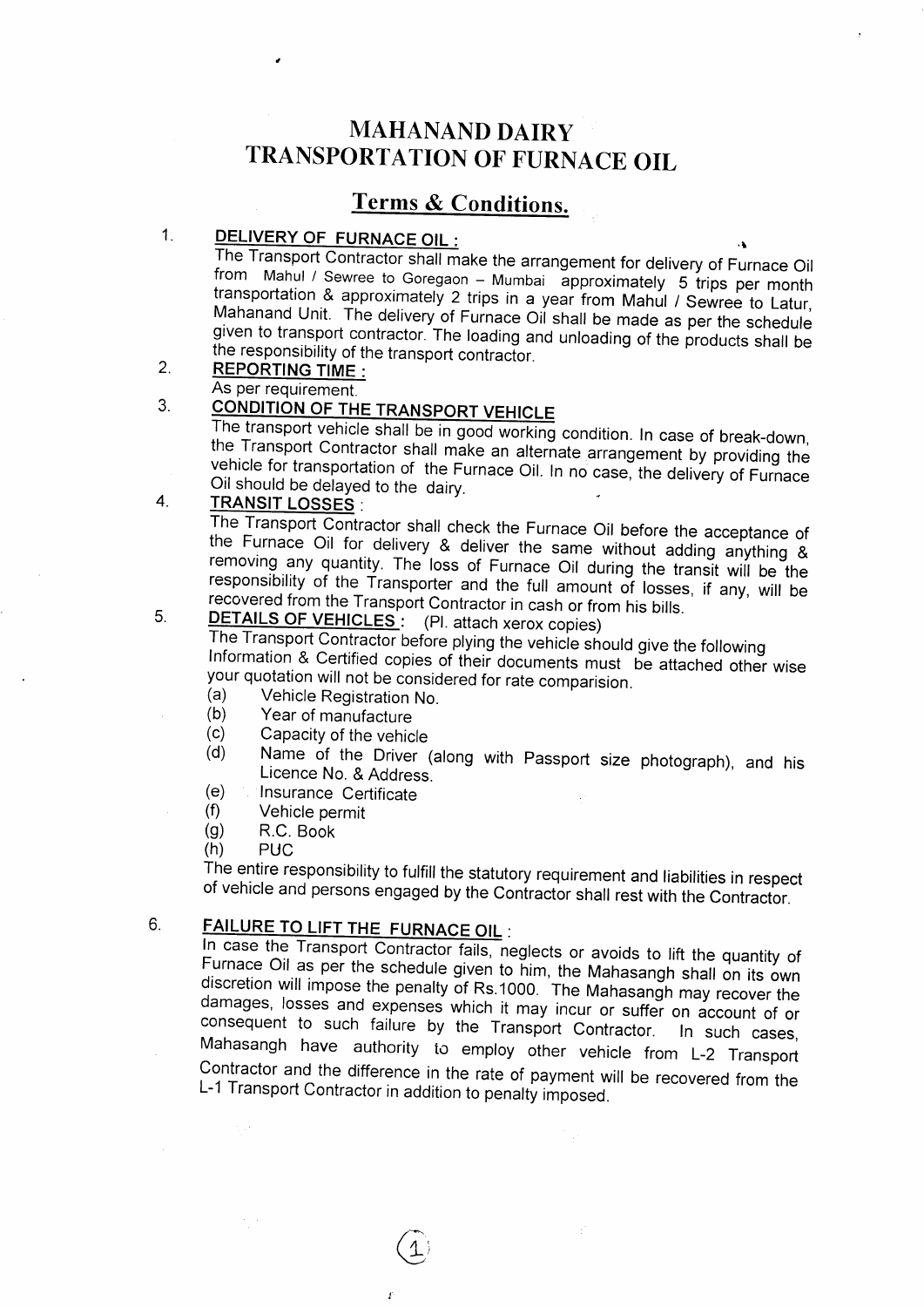#### 7. NON-TRANSFERABILITY :

This Transport Contract shall not be sublet, transferred or assigned to anybody except the legal heirs in which case prior written permission of the Mahasangh should be obtained.

## 8

PAYMENT OF FREIGHT<br>The Transport Contractor shall raise the bills for duration of every completed trip and the bill raised will be processed for payment after taking into consideration the losses, shortages, etc. occurred to the Furnace Oil during the transit and provided he meets the statutory requirements, he has recruite

- (a) Mahasangh shall deduct Income Tax from the bills as per the provision of Income Tax Act.
- (b) For any liability in respect of Income Tax, and other taxes, arising out of contract shall be the sole responsibility of transport contractor even after expiry of contract.

# Note:- Please attach xerox copies in respect of (a) (b).

### 10) STATUTORY INCREASE/DECREASE IN FUEL CHARGES :

During the period of contract, if Govt. revise the rates of fuel, the same may be taken into account proportionately while revising the rate from the date of its revision by Govt.

#### 11) DISCIPLINE :

The Transport Contractor and/or his employees or/any authorised representative shall follow proper discipline in the Dairy premises concerned places. The Transport Contractor shall not enter into the prohibited area or the Oil and property that is caused by them to the Mahasangh/Dairy. The Transport Contractor is liable to pay to the Mahasangh the amount of loss or damage or shortages caused to the property as may be decided by the Mahasangh. The Transport Contractor shall not delegate any of his duties and responsibilities which might result in the termination of contract as per the Terms and Conditions of the Contract and/or other disciplinary action against the Transport Contractor.

### DISCONTINUANCE OF CONTRACT : 12)

The Mahasangh is entitled to discontinue the Transport Contract and/or terminate this Contract without any notice to the Transport Contractor on any of the following grounds:

- a) lf the composition, quality or quantity of Furnace Oil delivered is found to be altered or different from what is supplied by the supplier for the delivery.
- b) If the Transport Contractor fails to pay the penalty levied as per the Clause No.6.
- c) lf the Transport Contractor or any of his employees are found to have caused any loss, theft or pilferage etc.of furnace oil or damage to any
- d)
- d) In case of any misbehavior or misconduct or any breach of the Rules and<br>Regulations or Instructions, Circulars or Notifications of the<br>Mahasangh/Dairy on the part of the Transport Contractor, or his<br>authorised employee

 $\widehat{\mathcal{Z}}$ 

 $\boldsymbol{r}$